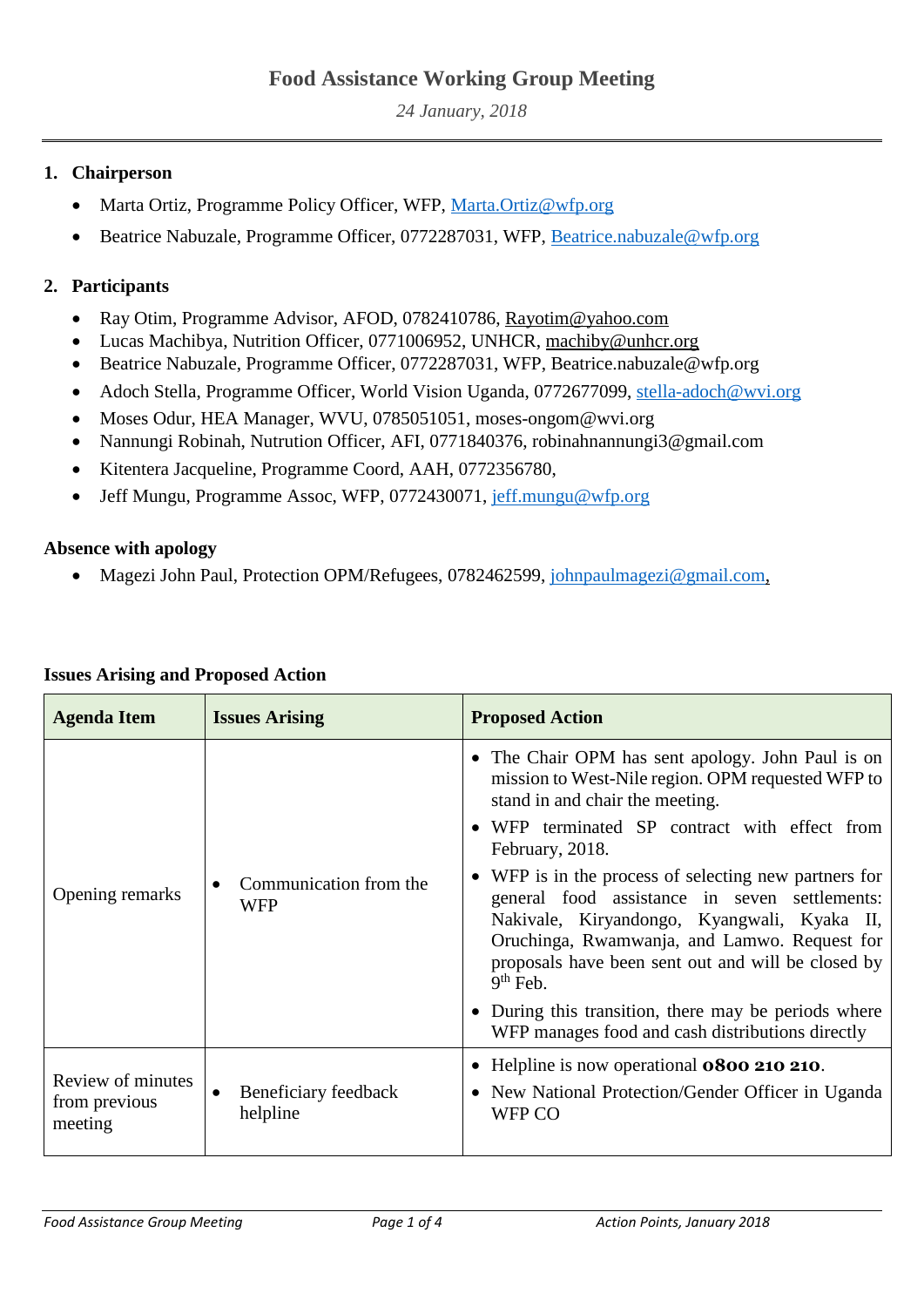|                                    | PSN/EVH<br>verification<br>(WFP and UNHCR)                                                                            | • A Senior Protection Officer has been hired to work<br>together with WFP & UNHCR. The team is expected<br>to review and strengthen the EVH criteria and<br>standardize the identification process.                                                                                                                     |
|------------------------------------|-----------------------------------------------------------------------------------------------------------------------|-------------------------------------------------------------------------------------------------------------------------------------------------------------------------------------------------------------------------------------------------------------------------------------------------------------------------|
|                                    | <b>SOP</b><br>for<br>food<br>logs<br>$\bullet$<br>management to address food<br>distribution challenges               | The SOP to be developed will help to address the<br>$\bullet$<br>gaps identified by OPM/UNHCR/WFP deputies'<br>joint mission to Nakivale and Rwamwanja to review<br>food assistance process – including Food Logs.                                                                                                      |
|                                    |                                                                                                                       | • The key highlights from the joint mission report main<br>report to be shared with WG members.                                                                                                                                                                                                                         |
|                                    |                                                                                                                       | • WFP updated the meeting on progress on the<br>development of the comprehensive SOP by<br>OPM/UNHCR/WFP: Discussions have<br>started<br>(TOR, workplan, review of the issues), draft SOP is<br>expected by end of February, followed by validation<br>workshop. The process will be consultative and<br>participatory. |
|                                    |                                                                                                                       | • SOP team to get inputs from partners with long<br>experience and software system (LMS) in Food<br>Assistance distribution such as WVI.                                                                                                                                                                                |
|                                    |                                                                                                                       | SOP development team will also get inputs from<br>$\bullet$<br>lessons learnt from other countries.                                                                                                                                                                                                                     |
|                                    |                                                                                                                       | • Meeting suggested to include food distribution for<br>nutrition activities in the SOP.                                                                                                                                                                                                                                |
|                                    |                                                                                                                       | • Ensure that all key challenges faced in food and CBT<br>distribution are covered in the SOP.                                                                                                                                                                                                                          |
|                                    | <b>Update on October Cycle</b><br>Food distribution for January<br>cycle (SW) finalized.<br>Food distribution in West | • Hybrid (mixed modality) plans to target of 5,000<br>HHs in each location of Adjumani and Rhino<br>settlement by March 2018. That could be achievable<br>if sensitization and communications are<br>strengthened.                                                                                                      |
|                                    | Nile is still on-going.<br>Some small delays due to<br>$\bullet$<br>logistical constrains<br>(late)                   | • Efforts are being made to bring back food assistance<br>distributions to be completed within the month.                                                                                                                                                                                                               |
| WFP updates<br>(Pipeline & others) | arrival of commodity Veg<br>Cooking Oil)                                                                              | Solid pipeline situation up to May and restoration of<br>$\bullet$<br>full ration are due to support from donors.                                                                                                                                                                                                       |
|                                    | WFP has initiated mixed<br>$\bullet$<br>modality - Hybrid model in<br>Adjumani in Ayilo FDP; and                      | There is need for timely communication on pipeline<br>$\bullet$<br>issues such as delayed dispatches of Veg Cooking<br>oil.                                                                                                                                                                                             |
|                                    | Arua / Rhino Camp in Eden<br>FDP)<br><b>WFP</b><br>refugee<br>pipeline<br>situation                                   | There is need to have a joint agreement/clearance and<br>$\bullet$<br>communication on whether partners can distribute<br>food as scheduled if in situations where one food<br>commodity is missing in the food basket. The                                                                                             |
|                                    | Food assistance (in-kind)<br>food and CBT) pipeline<br>is solid up to May, 2018.                                      | decision lies with top management of OPM, UNHCR<br>and WFP and should be included in SOP being<br>developed (tbd)                                                                                                                                                                                                       |
|                                    | Full<br>rations<br>were<br>restored since January<br>cycle.                                                           |                                                                                                                                                                                                                                                                                                                         |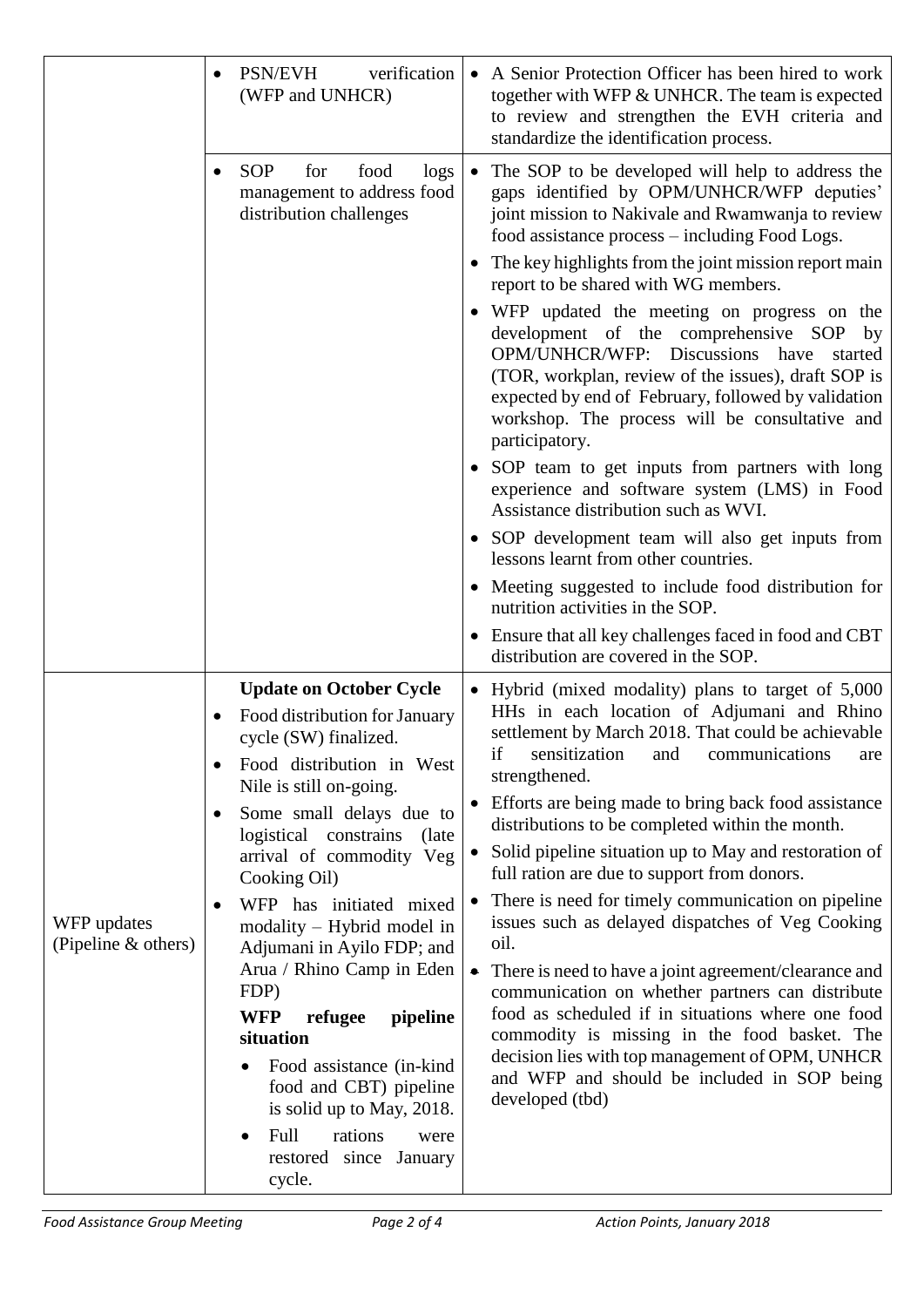|                                    | <b>JAM</b>                                                                                                                                                                                                                                                    |                                                                                                                                                                                        |
|------------------------------------|---------------------------------------------------------------------------------------------------------------------------------------------------------------------------------------------------------------------------------------------------------------|----------------------------------------------------------------------------------------------------------------------------------------------------------------------------------------|
|                                    | JAM has been delayed.                                                                                                                                                                                                                                         |                                                                                                                                                                                        |
|                                    | <b>Vulnerability study</b>                                                                                                                                                                                                                                    |                                                                                                                                                                                        |
|                                    | Report will be presented<br>to donors in February.                                                                                                                                                                                                            |                                                                                                                                                                                        |
|                                    | SOP development will<br>respond to some of the<br>issues raised in<br>the<br>Vulnerability report.                                                                                                                                                            |                                                                                                                                                                                        |
|                                    | <b>FNSA</b><br><b>Preliminary</b><br>findings                                                                                                                                                                                                                 | There is need to engage stakeholders in the<br>$\bullet$<br>discussion of the FNSA preliminary report.                                                                                 |
| <b>2017 FNSA</b><br>Update (UNHCR) | Refugees' settlements 5 in<br>West-Nile (Palabek (12.3),<br>Adjumani (11.8), Bidibidi<br>$(11.8)$ , Palorinya $(11.1)$ and<br>Rhino camp $(10.3)$ still have<br>high GAM rates. The rest of<br>settlements<br>including<br>Kampala GAM rates are<br>below 10. | The FNSA preliminary report recommendations<br>$\bullet$<br>should be audited location per location; and identify<br>the underlying causes/factors/reasons in each of the<br>location. |
|                                    | Trends in Stunting shows the<br>٠<br>rate is going down.                                                                                                                                                                                                      |                                                                                                                                                                                        |
|                                    | Low birth rates have gone<br>$\bullet$<br>down<br>in<br>refugee<br>the<br>settlements.                                                                                                                                                                        |                                                                                                                                                                                        |
|                                    | is<br><b>VHT</b><br>There<br>new<br>٠<br>guidelines. The government<br>now pays VHT 15,000 UGX<br>day<br>for<br>hours<br>per<br>engagement of work.                                                                                                           |                                                                                                                                                                                        |
| <b>Partner Updates</b>             | WVU provided an update on<br>$\bullet$<br>FA distribution in West-<br>Nile.                                                                                                                                                                                   | • WVU is working closely with UNHCR and OPM to<br>handle the complaints and provide feedback to the<br>beneficiaries.                                                                  |
|                                    | Key complaints registered<br>include<br>others:<br>among<br>missing<br>of<br>names<br>beneficiaries, lack of regular<br>family size updates (e.g new                                                                                                          | • Details of types of complaints, reasons for referrals,<br>who to handle and when complaints were handled<br>and feedback provided to beneficiaries should be<br>highlighted.         |
|                                    | born etc), self-relocation,<br>lost cards and delays in<br>replacements<br>Missing registers and cards<br>is affecting reporting on<br>MCHN programme.                                                                                                        | • WFP to provide to Nutrition partners MCHN<br>registers and cards urgently. In the meantime,<br>partners are encouraged to be more innovative by<br>locally printing the cards.       |
| <b>AOB</b>                         | Food Assistance Working<br>$\bullet$<br>Group<br>meetings<br>every                                                                                                                                                                                            | • Need for Food assistance working group meeting to<br>be rotational.                                                                                                                  |
|                                    | Monday of the<br>second<br>month.                                                                                                                                                                                                                             | • Food assistance working group members to on<br>various topics/ issues relevant to be discussed. Next<br>meeting to discuss achievements of 2017, challenges,                         |